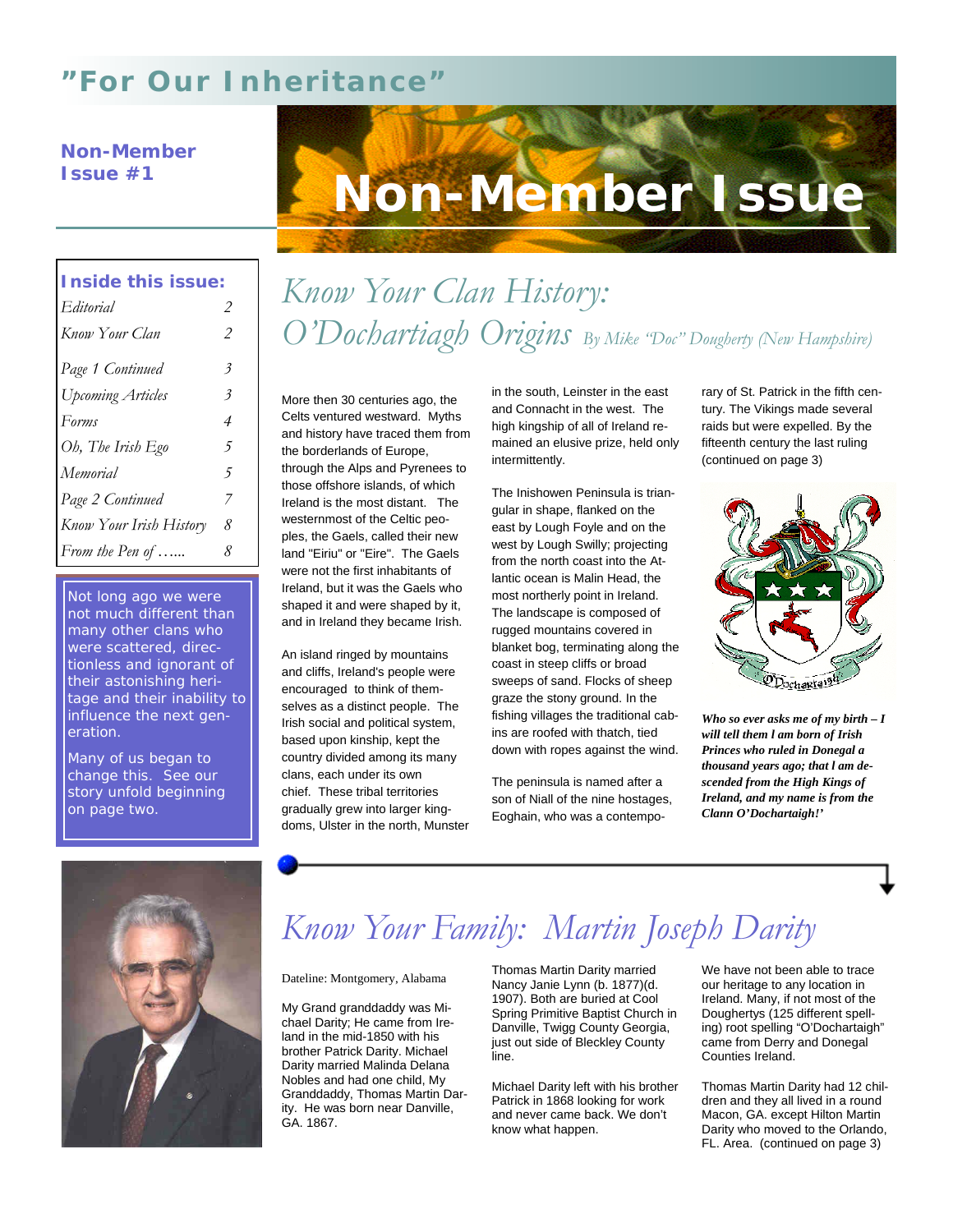

*By Cameron Dougherty* 

"To accomplish the necessary research, obtain the knowledge and understanding of our origins, as well as those who have lived before us, we have come to realize that it takes a clan to research a clan.".

### *Editorial*

If the news of our existence has just reached you for the first time, we of the Clan O'Dochartaigh welcome you, and each one of your family, to our world of "Family Groups", "Circa", "Nationalization Records", "Censuses", "Immigration", "New Beginnings", and "Citizenship". If you are already a member or long-time friend, then you know the thrill and wonder of our group and the unique strength and dedication pledged by each member to our clan's goals.

Do you not agree that genealogy research opens our eyes, ears, hearts and mind to the voices of the past? From those courageous immigrants who left Ireland to new frontiers, there's a message that rings down through the ages to us, from not many generations past, that hardships can be overcome, carving out a new nation takes sacrifices and hard work, moreover establishing a strong nation takes commitment and cooperation. Call us strange, but we take these messages to heart.

Members of the O'Dochartaigh Clann Association will give no less of our energy to discover more about the struggles and hopes of our ancestors. We will do it in the same

spirit that they had shown to us, with all of our commitment and cooperation.

To this end, we have formed this association to bring each descendant of the ancient Irish O'Dochartaigh family together to share the discoveries of family history, to unite against the struggles to find individual lineages, to train each new generation and to document what we have found so no O'Dochartaigh clan member will ever have to live without the full understanding of all their previous family.

To accomplish the necessary research, obtain the knowledge and understanding of our origins as well as those who have lived before us, we have come to realize that it takes a clan to research a clan. If you are of similar persuasion, then please heed the following invitation:

**"To all descendants of the ancient O'Dochartaigh clan, you are welcome to join us, share with us, learn with us, and carve out new land from which we can raise the next generations. Your added commitment will put us all the more closer."** 

Let me leave you to enjoy the e-newsletter, but first I want to tell you that the thing I love the most about genealogy is learning about the great people who have lived before us and what love and determination they embodied. This is the next level that the clan will be moving to. We need to document our family stories, before we lose anymore. It's the stories that will speak to our children and us, not looking at a family tree. For example, look closer at Martin's account of his genealogy research. Are you not left with wanting to know more? His great-grandfather moved from Ireland to Georgia just at the beginning of the North/South friction. Enduring the difficulties of that great time of suffering, he had to keep his family fed, warm and safe. Then leaving his family to look for work, never to return home again and his loved ones wondering what accident or illness befell him. Melinda, having become a single mother with a one-year-old child, was forced to raise their son in the bleakest of times. This story, and thousands of others, needs to be preserved. I have asked Martin to go back to his desk and provide us with our very first story. I hope we have it to share with you soon.

What can you do? Please take to heart the need that we have for you in this organization. There is a place and need for everyone. Our focus over the next couple of enewsletters will be about our organization's goals, structure and most critical needs. Please consider joining and participating.



### *Know Your Clan Association History*

The clan grew out of a national emphasis of a lot of smaller pre-existing statewide and family-wide groups in the mid 1960's organized by my Pat Dougherty (MI).

The largest of these groups, which was run by Stan Daugherty, was located in Ontario Canada, which provided much of our structure and leadership. After much hard work and expense in contacting several thousand Dohertys, the group started taking shape in the mid 1970's. It was then, and still was even most recently, been the work of only a few individuals. However, make no mistake about this, it certainly lacked no enthusiasm from many thousand Dohertys. Early on Pat had started to attend many of the local reunions held around the country, but it wasn't until he started to include "business" (continued on page 7)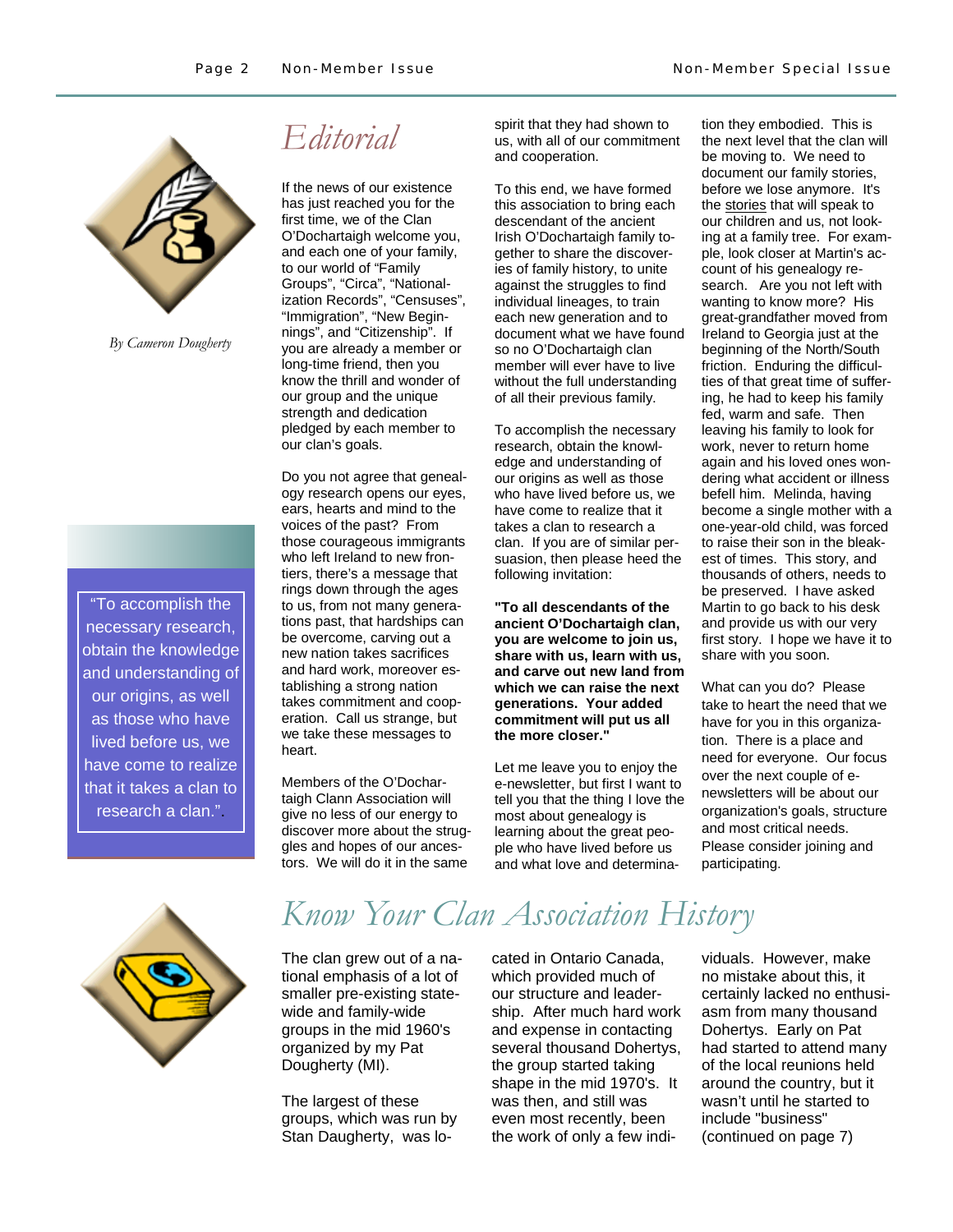#### *Martin Darity (cont.)*

We are trying to contact as many Daritys as we can to see if and how we may be connected.

Betty, my wife and I attended the International O'Dochartaigh Clann Reunion in Ireland June/July 2000. We are working with the organizers for the 2005 O'Dochartaigh Clann Reunion. This reunion is held every five years. We met a lot of wonderful friendly persons and would encourage anyone to get in touch with the headquarters in Buncrana, County Donegal, Ireland and/or the different available websites in USA and Canada.

The Thomas Martin Darity Family & Friends Reunion is held every 2<sup>nd</sup>. Saturday in August near Danville, GA. about 125 miles south of Atlanta I-16. You, your families and friends are always invited to attend. Contact me for more information.

I would appreciate you contacting

me with information about your family genealogy.

I grew up in Macon, Georgia attended local schools and the University of Georgia. Our family operated retail grocery stores. I worked with the Campbell Soup Company before getting into the broadcasting and advertising business. Served as Alabama State Travel Director under two Governors and served twice in Washington DC as Assistant Secretary of Tourism with the U.S. Department of Commerce.

During my tour of duty with the State and Federal Governments, I was privileged to speak in all 50 States and several foreign countries.

While in Washington DC I learn of the O'Dochartaigh Clann reunions and was invited to go to Ireland to help set-up the 1995 reunion. Betty, my wife and I participated in the 2000 Reunion and met so many wonderful people from around the world. We maintain contact with many of the reunion

#### members today.

My family and I have been doing a great deal of research and everyone has been very helpful. So if you are interested in tracing your own family heritage, this is the place to start. Don't wait! Get started now.

If you have not contacted a member of the O'Dochartaigh Clann Association, I would suggest you do so TODAY. You will be so glad you did and you will meet some of the nicest, friendly, lovable and caring people you will ever have the pleasure of knowing. And they all are so willing to help.

Janie (Darity) Townsend (JGrandmaT@aol.com), my sister, is the record keeper and researcher for the Thomas Martin Darity Family & Friends Reunion. She keeps track of all family members and is in continual contact with most of them. "I try to gather all the names and email addresses I can, and additional information. I am also willing to share my information with anyone

 $\blacktriangleright$ 

who is interested" said Janie (Darity) Townsend.

"This truly is a labor-of-love and I am having so much fun contacting people from around the world". She continues "And I am learning more and more everyday. I highly recommend this to everyone. Try it, you will like it."

I don't know what our family would do without Janie's research and contacts. If you want to know anything about our family, Janie (Darity) Townsend would love to hear from you.

Make your plans now to get involved in the O'Dochartaigh Association and by all means start making plans to attend the 2005 Reunion...I will be looking for you there.

May God continue to bless our families.

Love To All, Martin J. Darity (mdarity@charter.net)

#### **Upcoming Articles**

#### **Genealogy "How-To" guide.**

**Genealogy beginner guide, kits, forms and tools.** 

**Genealogy on the Internet with helpful links and census data.** 

**Celtic, Irish, Welsh and Scottish history.** 

**Family history "How-To" and beginner guides and journaling.** 

**Great Book reports.** 



#### *O'Dochartaigh Origins (cont.)*

chieftain of Inishowen, Sir Cahir O'Doherty, was killed by the British at Kilmacrennan in 1608 after mounting a rebellion to restore Gaelic rule. This opened the way for Sir Arthur Chichester's, Englands Lord Deputy in Ireland, Scottish and British Planation.

In the north end of Buncrana (Bun Crannacha), a seaside resort in Donegal, an old six-arched bridge spanning the Cranna River leads to the O'Doherty's Keep. Around 1410, castles were built at Burt, Inch, Elagh, Culmacatraine and Buncrana. In 1601 the O'Doherty's Keep was described as being a small, two story castle, inhabited by Conor McGarret O'Doherty. In 1602 it was upgraded by Hugh Boy O'Doherty as an intended base for Spanish military aid that hoped to land at Inch. In 1608, after being insulted by the Governor of Derry, Sir Cahir

O'Doherty, (the last Gaelic Chieften of Inis Eoghain), rallied his troops here as it was more secluded than his at Burt. He then marched south, captured Culmore Fort, and sacked Derry; the Governor of Derry paid with his life. Cahir was forced to withdraw and some months later he was killed. As a reprisal the Keep was burned, but the walls stood, and the interior was rebuilt soon after. The confiscated lands went to Sir Arthur Chichester who leased them to Sir Henry Vaughan. He modified the Keep and his family lived on here until the new castle was built in 1718.

In 1718, Buncrana Castle was built by George Vaughan, it was the earliest of the big houses in Inis Eoghain. The word 'castle' was used in this period for any large, non-ecclesiastical, stone building. Using stone from the old



There are many spellings of the surname DOUGHERTY. Regardless of which one you use there are at least a dozen versions apart from with or without the 'O'. (continued on page 6)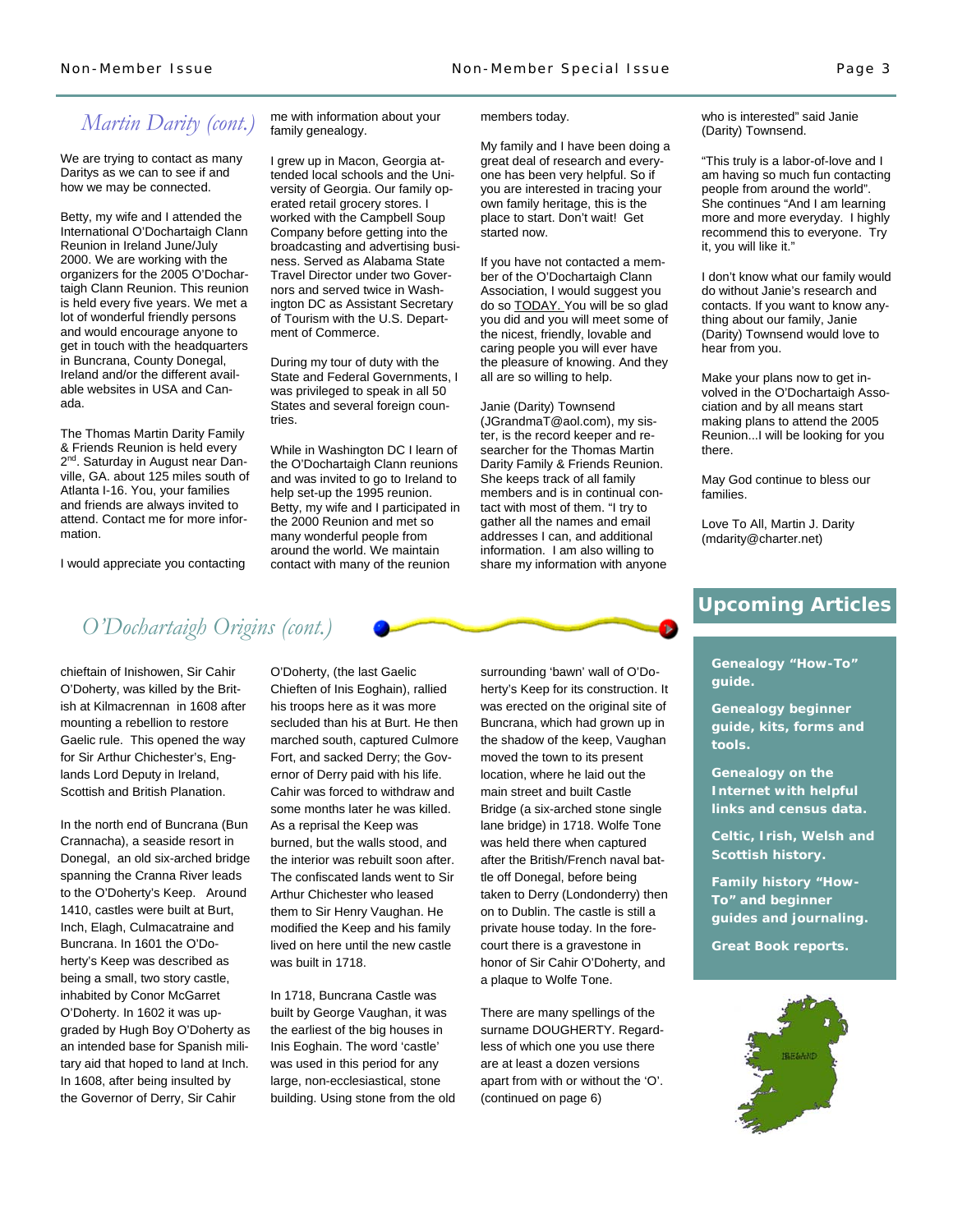#### **RESPONSE FORM**

Please help your clan to be better responsive, correctly focused, and more informed to your needs by completing this response form and adding any comments you may have. Please feel free to use additional paper.

| 1) What further information would you like about the committees? (please<br>list the committees you are most interested in)                                                                                                                                                                                                                                                                                                                                                                                                  | 2) Please rate the type of articles you found the most (1) and least (3)<br>interesting. Please submit any ideas and recommendations you have                                                                                                                                                                  | <b>General Comments:</b> |
|------------------------------------------------------------------------------------------------------------------------------------------------------------------------------------------------------------------------------------------------------------------------------------------------------------------------------------------------------------------------------------------------------------------------------------------------------------------------------------------------------------------------------|----------------------------------------------------------------------------------------------------------------------------------------------------------------------------------------------------------------------------------------------------------------------------------------------------------------|--------------------------|
| What are the particular functions which will be carried out these committees<br>How many have already joined the committee and who are they.<br>What special experiences or skills are needed by the committee.<br>3) Do you have an interest in attending the Reunion of 2005 being held in<br>Ireland?<br>Definitely<br>Somewhat<br>Send information<br>No                                                                                                                                                                 | about the content.<br>The historical articles<br>The informative articles about the clan<br>Editorials<br>l 1<br>The personal "spot-light" articles.<br>Suggestions:<br>4) What order or priority would you put on the following activities of the<br>clan? Use the number "1" to denote the highest priority. |                          |
| Suggestions:<br><b>On Scholarships</b><br>'I hope, like you, that our clan will be able to assist in<br>the teaching and training of Irish culture to, and among,                                                                                                                                                                                                                                                                                                                                                            | Preservation of relics and buildings<br>Documentation of clan history<br>Publishing clan materials<br>Promote clan<br>Documenting stories of past clan<br>More frequent clan<br>Finding and learning about current clan<br>Genealogy                                                                           |                          |
| our youth in the ways of dancing, music, travel, student<br>exchanges, literature, drama, historical and genealogical research. I hope to<br>have funds enough for a clan band, choir and dance team. Big dreams I<br>know, but as I have said many times, a large, caring and hardworking clan<br>such as ours can do it and more. More than anything else, involving the entire<br>clan in the lives of our children and youth will make this scattered clan a<br>family once again."<br>Cameron Dougherty on May 18, 2002 | If you have requested more<br>information, answers to<br>Name<br>your questions, an update<br>Address<br>to a specific matter, or just<br>to start a dialog-please<br>leave you name and ad-<br>dress so we can properly<br>respond to you.<br>Phone                                                           |                          |

#### **ORDER FORM FOR ANNUAL DUES**

| <b>First Names</b>                                                            | <b>Last Names</b>    | Relation          | Price                  |
|-------------------------------------------------------------------------------|----------------------|-------------------|------------------------|
| Member's Name                                                                 |                      |                   |                        |
|                                                                               |                      |                   |                        |
|                                                                               |                      |                   |                        |
|                                                                               |                      |                   |                        |
|                                                                               |                      |                   |                        |
|                                                                               |                      |                   |                        |
|                                                                               | Name                 |                   |                        |
| <b>Method of Payment:</b>                                                     |                      |                   |                        |
| □ Check Enclosed                                                              | <b>Address</b>       |                   |                        |
| <b>Bill Me</b>                                                                |                      |                   |                        |
| Visa                                                                          |                      |                   |                        |
| MasterCard                                                                    | <b>Email Address</b> |                   |                        |
|                                                                               | Phone                | Fax               |                        |
|                                                                               |                      |                   |                        |
| Credit Card #                                                                 |                      |                   | Exp. date              |
| Signature                                                                     |                      | <b>Print Name</b> |                        |
| <b>Current Annual Membership Dues:</b>                                        |                      |                   |                        |
|                                                                               | General              |                   | <u>Senior</u>          |
| $\mathbf{r}$ $\mathbf{r}$ $\mathbf{r}$ $\mathbf{r}$ $\mathbf{r}$ $\mathbf{r}$ | $\wedge \wedge$ $=$  |                   | $\wedge$ $\sim$ $\sim$ |

| <b>US Members</b>       | \$35 | \$25 |
|-------------------------|------|------|
| <b>Canadian Members</b> | \$50 | \$35 |
| New Zeeland             | \$80 | \$55 |
| Australian              | \$62 | \$45 |

Note: Dues are now no longer on a calendar year basis but are for a 12 month period beginning the first day of the month received. Family members living at home are free. One vote per paying member.





**Special Offer:** *As a member you will receive newsletters, discounts on clan merchandise, opportunities for early signup of clan functions and the advance purchase of clan tickets,* 

*not to mention voting rights and the privilege to join the work and leadership of the clan association.* 

| <b>Ways to Communicate with us</b>                                                            |                                                                                                                                                                |  |
|-----------------------------------------------------------------------------------------------|----------------------------------------------------------------------------------------------------------------------------------------------------------------|--|
| <b>If sending with check:</b>                                                                 | Credit Card Payments, go to:<br>www.odochartaighclann.org                                                                                                      |  |
| <b>Make Payable to:</b><br>"O'Dochartaigh Clann<br>Association"                               | <b>Other Website:</b><br>www.odochartaigh.org                                                                                                                  |  |
| <b>Then Mail to:</b><br><b>Cameron Dougherty</b><br>4078 Bruce Ct. SW<br>Grandville, MI 49418 | <i><b>Responses and Inquiries:</b></i><br><b>Cameron Dougherty</b><br>4078 Bruce Ct., SW<br>Grandville, MI 49418 USA<br><i>Email:</i> odochartaigh@comcast.net |  |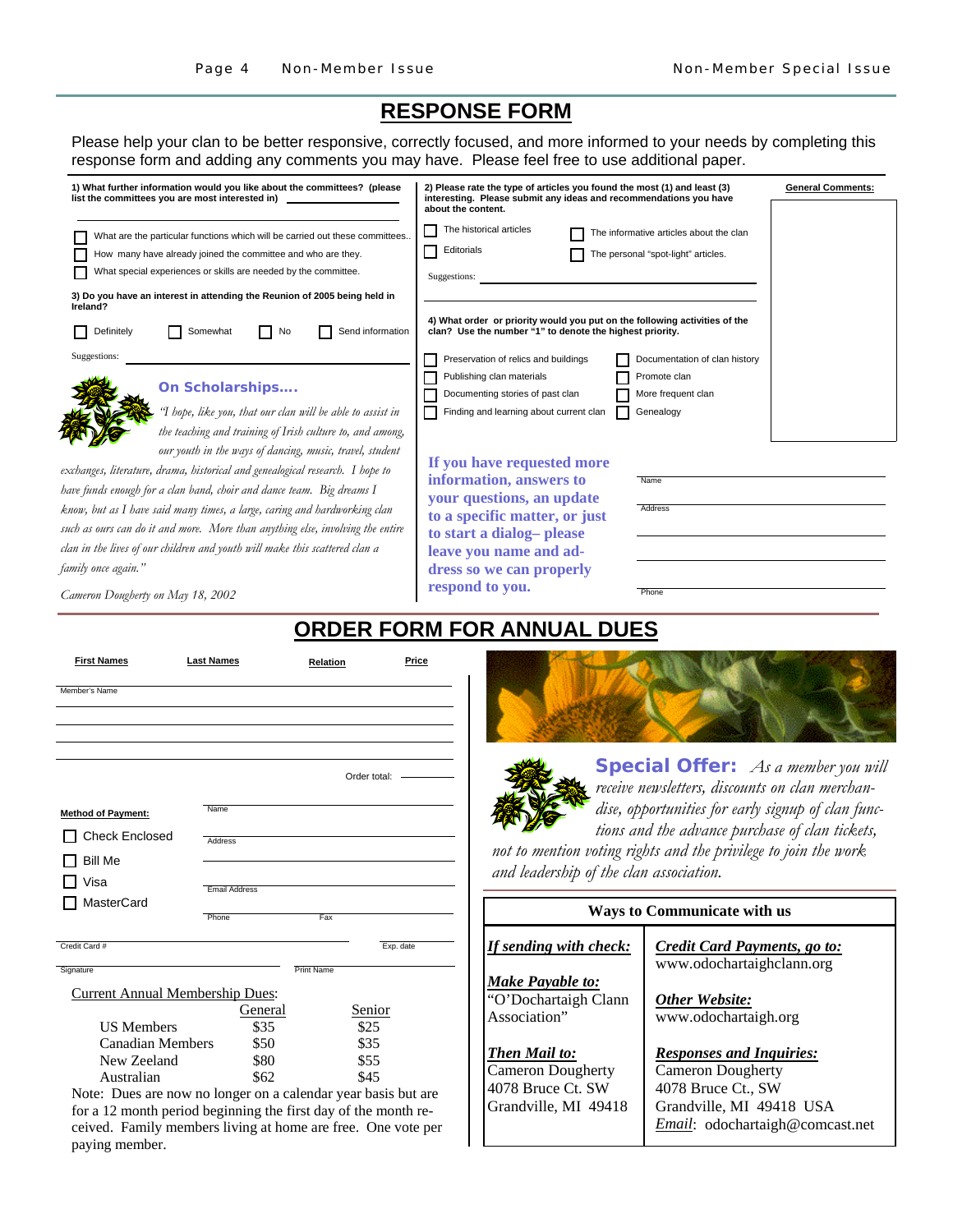### *Oh, The Irish Ego…..*

Saddam Hussein was sitting in his office wondering whom to invade next when his telephone rang. "Hallo! Mr. Hussein," a heavily accented voice said. "This is Paddy down in County Cavan, Ireland. I am ringing to inform you that we are officially declaring war on you!" "Well, Paddy," Saddam replied, "This is indeed important news! Tell me, how big is your army?" "At this moment in time," said Paddy after a moment's calculation, "there is myself, my cousin Sean, my next door neighbor Gerry, and the entire dominoes team from the pub -- that makes 8!" Saddam sighed. "I must tell you Paddy that I have one million

men in my army waiting to move on my command." "Begorra!", said Paddy, "I'll have to ring you back!" Sure enough, the next day Paddy rang back. "Right Mr. Hussein, the war is still on! We have managed to acquire some equipment!" "And what equipment would that be, Paddy?" Saddam asked. "Well, we have two combine harvesters, a bulldozer and Murphy's tractor from the farm." Once more Saddam sighed. "I must tell you, Paddy, that I have sixteen thousand tanks, fourteen thousand armored personnel carriers, and my army has increased to one and a half million since we last spoke." "Really?!" said Paddy "I'll have

to ring you back!" Sure enough, Paddy rang again the next day. "Right Mr. Hussein, the war is still on! We have managed to get ourselves airborne! We've modified Ted's ultra-light with a couple of rifles in the cockpit and the

bridge team has joined us as well!" Saddam was silent for a minute, then sighed. "I must tell you Paddy that I have ten thousand bombers, twenty thousand MiG nineteen attack

planes, my military complex is surrounded by laser-guided surface-to-air missile sites, and since we last spoke, my army has increased to two million." "Faith and begorra!",

said Paddy, "I'll have to ring you back." Sure enough, Paddy called again the next day. "Right Mr. Hussein, I am sorry to tell you that we have had to call off the war." "I'm sorry to hear that," said Sad-



*An Irish Sunset Over Lough Swilly from Inishowen* 

dam. "Why the sudden change of heart?" "Well," said Paddy" We've all had a chat, and there's no way we can feed two million prisoners."





**Name:** John J. Doherty

**Age:** 58 **Residence:** Hartsdale, NY, United States **Occupation:** Vice President, Aon Corp. **Location:** World Trade Center, Tower 2 **Tributes and Information:** 

 Mr. Doherty, 58, was a vice president for Aon in the trade center. Mary Doherty, Mr. Doherty's wife, said that on Sundays, Mr. Doherty and Barbara, his eldest daughter, who was born with developmental disabilities, would travel from their home in Harts-

dale, N.Y., to a driving range. In the summers, Mr. Doherty took Barbara, now 16, and Maureen, his other daughter, now 13, for walks in Vermont. "He would take the girls into the woods and find them walking sticks and skip rocks across mountain streams with them," Mrs. Doherty said.

John, How can I ever forget you!!! Watching you grow up when I was your sister, Irene's buddy, back in the 50s when we lived in West Medford, Mass. Your dear parents were great friends of my parents. What fun times we all had in those days. John I know you are with your parents and dear sister, Irene in peace. May God watch over your dear wife, Mary and your two dear daughters. My prayers and thought remain with you. *Nancy Abbott-Kiely (Ft. Myers, FL ) January 25, 2002*

If you knew John, his laugh was definitely memorable (and loud). I will miss having a "glass of white wine" and laughing with him, Mary and the girls! *Kate Boland (Hingham, MI ) February 3, 2002*

I grew up with John and went through school with him in West Medford, MA. I also had the pleasure to participate with him on numerous athletic fields and on the ski slopes of Vermont. A fine man and I'm sure he was a great husband and father. We will all miss him, however, we will never forget him. *Chad Aston (Westwood, MA ) September 12, 2002* 

I can't even begin to tell all the funny times we shared back when he and Mar (as he called Mary) first got married.

*Richard Vialard (Secaucus, NJ ) December 14, 2001*

I graduated from Medford [Mass.] High School, Class of 1961, with John. John and I probably went to a prom or a spring dance during those high school years. John was a sweet and wonderful person as would all his classmates attest. John was devoted to his mother. (My mom wisely said this was a sign of good character).

Our class reunion held a moment of silence for John in November of this year, and there were lots of tears to be seen. I am glad that I knew John and that he turned out to be an accomplished executive. I'm not surprised that he was such a good husband and Dad. I extend my condolences to his family and friends.

*Barbara (Cotter) DiFranza (Salinas, CA ) January 15, 2002*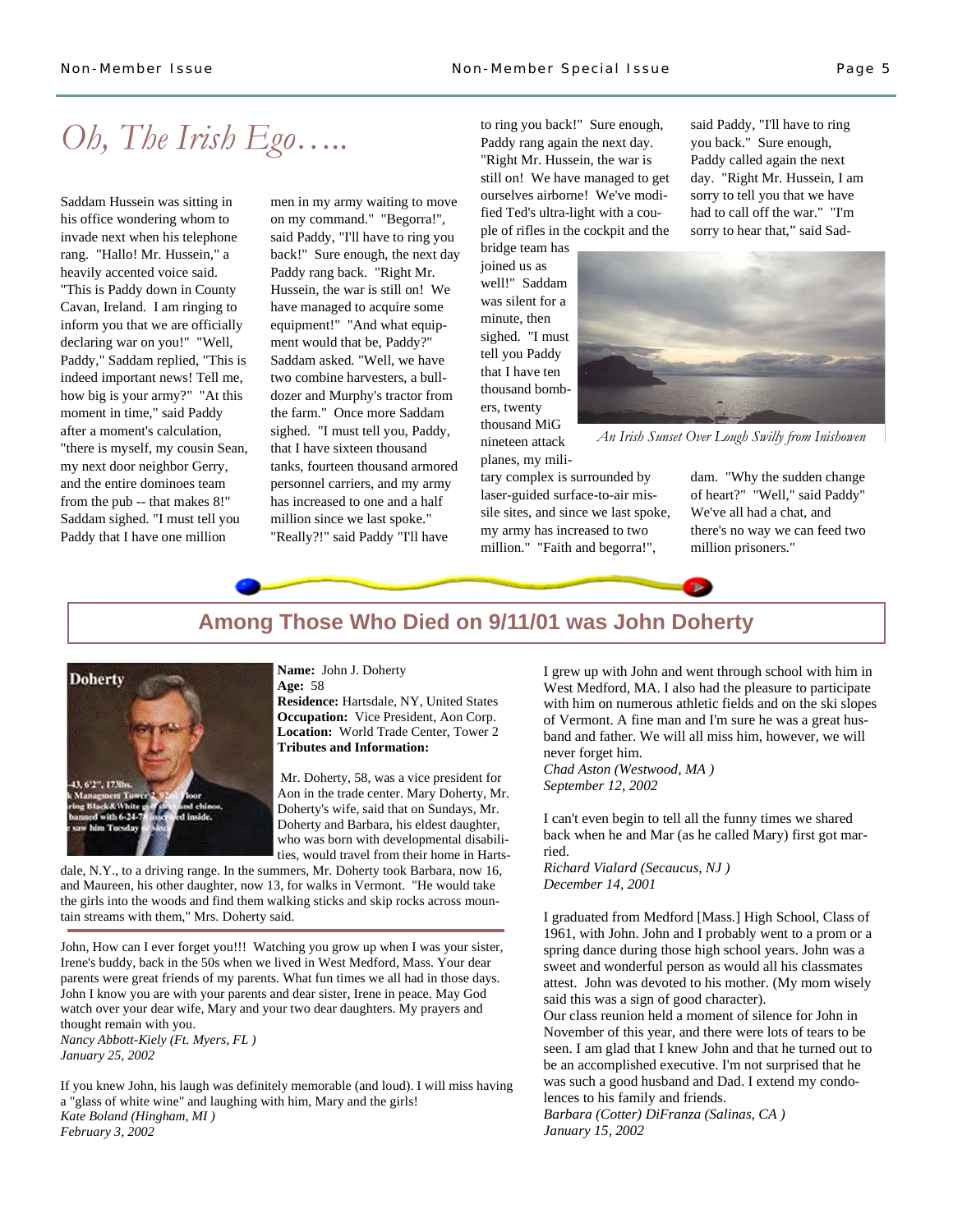

benefit and discover new things. A place which will cause the association to grow more rapidly, more intelligently and more *interactively.* 

*Look for the clan leadership announcements, and tips for your trip to Ireland. It will be your best source for developments of our clan's next "Grand Reunion" to be held in Ireland during 2005. You won't want to miss this. Remember, some events have limited seating, and last time we sold these events out. Don't miss out this time!* 

#### **Committees Forming**

Newsletter Committee \* Rules & Regulations \* Genealogy Committee Legal Committee \* Advertising Committee \* Membership Records Welcoming Committee \* New Membership \* Website Committee Reunion 2005 \* Fund Raising \* Merchandising \* Finance/Budget Charities/Sponsorships/Grants/Financial Aid \* Family History Historical Preservation \* Advancement of Irish Culture

*O'Dochartaigh Origins (cont.)* 



**Note: We are a "clan" and refer to ourselves as such, but our name keeps the "old" Celtic spelling of "clann".** 

All of these, however, have their roots in the Finn River Valley, in the beautiful county of Donegal. It is believed to be one of the oldest hereditary surnames, and translated from the Irish Gaelic it is commonly accepted to mean obstructive. There are some who claim that it means 'The People of the Oak Houses', but this is a rather recent development, and rejected by most Gaelic scholars with whom our editor has consulted. It is the most common name in Derry City and Co. Donegal, Ranking fifteenth in the list of 100 most common Irish surnames. The motto of our coat of arms is Ar nDuthchas (for my heritage). There is much evidence at hand to show that this coat of arms can also be linked to the

MacDevitt, McDaids, McDades and the Bradleys, to name a few.

The O'Dochartaigh Clann originated in Inishowen and got their name from Dochartach, son and heir of Maongal, the grandson of Fianan, Lord of Inishowen, was the third son of Ceannfaola, prince of Tir Conaill, and the twelfth in lineal descent from Conall Gulban.



*Please don't forget to send in your annual membership dues.* 

*Computer Chuckles* 

Home is where you hang your @.

Too many clicks spoil the browse.

There's no place like home.com.

A user and his leisure time is soon parted.

What boots up must come down.

A journey of a thousand sites begins with a single 'click'.

Give a man a fish and you fed him for a day. Teach him to use the Net and he won't bother you for weeks.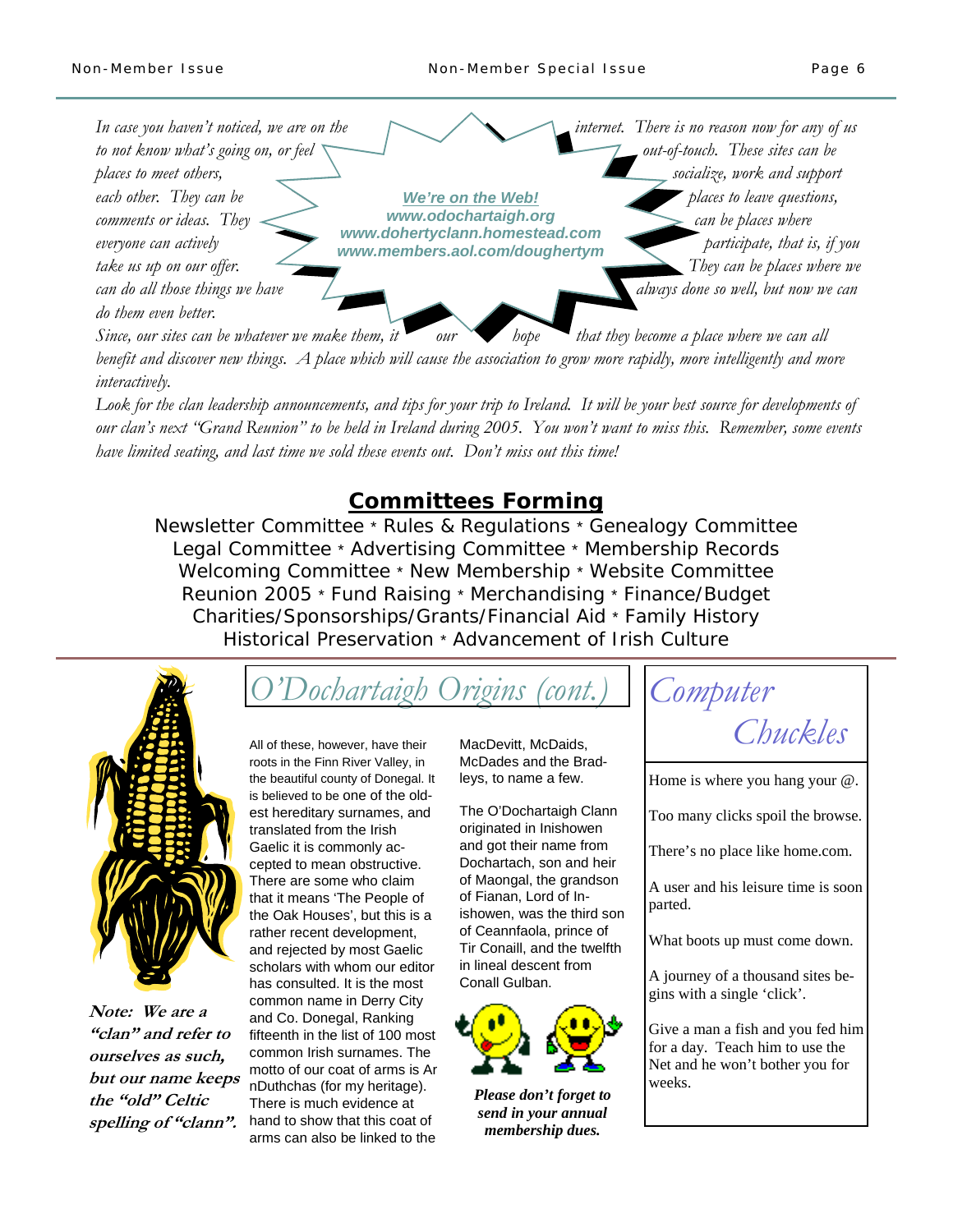#### **Clan History (cont.)**

meetings with these organizers that several others caught the vision of a national, and maybe even an international group. Out of these efforts came concerns over lack of finances and the widespread lack of knowledge about our clan history. So to counter these concerns it was agreed to implement both annual dues and an annual (soon semiannual) newsletter. But, as most of these sorts of groups go, many people were paying their dues inconsistently, at best.

The love of history and discovery of genealogical data carried the banner for many of the clan. *What amazing discoveries we had, too!* What an impact the newsletters had on many. Imagine daily discoveries of past Doherty events, Doherty heroism, and Doherty origins and about the lives of current Dohertys around the world. The group was alive with a passion for learning more and more. During these years, I had the pleasure to witness hundreds of new members joining. To a person, they were blown away. It was an exciting time, to say the least.

It was time to go national. The dream had already been there, all that was needed was setting the date. The popular phrase "You build it, they're come" never applied to anything more closely. And they came. The historic year was 1981. Hundreds came to Michigan for a beautiful two evening, one-day event which allowed people who had only recognized each other by their handwriting (remember handwriting?) got to meet face-to-face. You can sort of tell it's a success when you run out of shirts, hats, pens, pennants, books, pictures, etc.

During the 1981 reunion, we were given a challenge by a guest of ours from Ireland, who latter turned out to be one of our strongest rallying leaders among the Irish people. He told us "If you want to be an Irish Clan, you should hold these in Ireland." Paddy "Bogside" Doherty was right, and we knew it the moment he spoke those fateful words.

Wheels started rolling again. We were on a mission. We wanted to be in Ireland in 1985, and we didn't want a disappointing performance. Part way through the planning Pat got tired of all the necessary traveling and decided to move to Ireland so the clan would have facilities to host the great gathering. Some members raised funds to purchase a large manor in Ireland called the Inch house. With all the activity going on it was turned into a war room. We had genealogy data coming in from all corners of the world and millions of Irish records literally in our backyard. We also immediately started to prepare for the influx of Dohertys from around the world. When the grand event arrived, there were parades, there were banquets, there were lectures, theatre, concerts, and tours and there were thousands of Dohertys coming in on the wings of prayers. They were coming in from Australia, Boston, New York, Chicago, San Francisco, Scotland, Canada, Europe and South America.



We estimated the number of locals and tourist to be 10,000. Not a bad showing.

What about 1990, we asked ourselves. Can we top this? We did in significance, but not quite in numbers. We had developed our genealogy records enough to determine our clan chieftain from following the descendants of our last chieftain's family (since our last chieftain died childless after mounting a rebellion against the English in 1608). Our traditional crowning ceremony was filmed by the BBS. The reunion's attendance was very good, but not as high in number of people. There were a significant number of people who were first time attendees. All had a marvelously great time. The feedback was exhilarating to read.

As the years flew by, the clann grew in work and we needed to acquire full time staff. Our presence and ministry grew even deeper and wider. We were in homes, libraries, cemeteries, businesses, schools, other institutions of learning and places of government gaining impressive ground on our genealogical research, but also local Irish history. We soon became providers of data and history for a number of other clans. We even found Irish maps being published showing the location of our clan HQ. Literally, we were on the map.

*(to be continued in a future issue)*